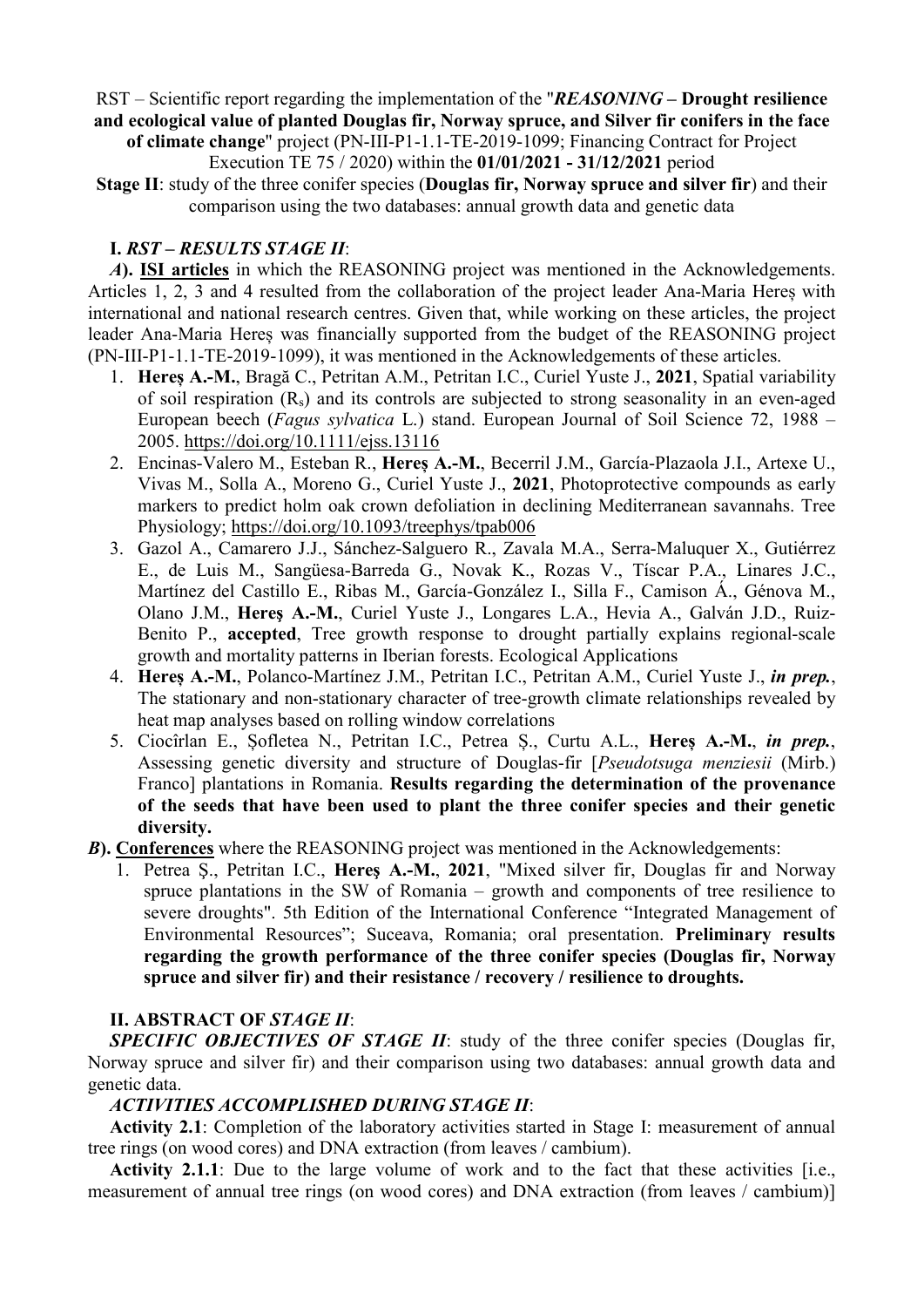are extremely thorough, requiring a lot of precision and therefore time, they are continued from Stage I.

Completion of the two databases: annual growth data and genetic data for each of the three studied conifer species (i.e., Douglas fir, Norway spruce and silver fir).

Activity 2.2: Carrying out a second field campaign.

Activity 2.2.1: This activity is necessary in order to estimate the regeneration capacity of the three studied conifer species (Douglas fir, Norway spruce and silver fir). At the same time, the regeneration capacity of other species (trees, shrubs) will be also estimated in order to evaluate the diversity of species that emerge and survive in mixed plantations of Douglas fir, Norway spruce and silver fir. Within this activity, we will also collect data (land, management plans) that will allow us to identify possible ecosystem services that may be offered by mixed plantations of Douglas fir, Norway spruce and silver fir. The data resulting from this activity will be analysed in Stage III.

Activity 2.3: Statistical analyses that will be used to write scientific manuscripts (i.e., ISI articles).

Activity 2.3.1: The two databases (annual growth data and genetic data) will be statistically analysed in order to achieve the 1) and 2) objectives of the REASONING project. Based on these statistical analyses scientific manuscripts will be written and published in scientific journals.

### III. SCIENTIFIC AND TECHNICAL DESCRIPTION, HIGHLIGHTS OF THE STAGE II RESULTS AND THE DEGREE OF ACHIEVEMENT OF THE OBJECTIVES:

All the activities proposed for the Stage II of the REASONING project (i.e., see section II above) have been successfully completed, in accordance with the Implementation Plan.

Activities 2.1 and 2.1.1: In 2021, the laboratory activities started at the end of 2020 were completed: the measurement of the annual tree rings (on wood cores) and the extraction of DNA (from leaves / cambium). These activities were carried out on the samples collected during the 2020 field campaign in the mixed plantations of Douglas fir, Norway spruce and silver fir located in the SW of Romania: Ana Lugojana, Rusca Montană and Oțelu Roșu. The two activities took place within the Research - Development Institute of the Transilvania University of Brașov, following standard procedures for each of them. From the laboratory analyses, two databases were obtained:  $i$ ). annual tree-ring data needed to study the historical growth of the three conifer species (the first specific objective of the REASONING project) and  $ii$ ), genetic data needed to study the genetics of the three conifer species (the second specific objective of the REASONING project).

Activities 2.2 and 2.2.1: From 27.09.2021 to 03.10.2021, the members of the research team of the REASONING project carried out a second field campaign. During this field campaign, all 225 trees (Douglas fir, Norway spruce and silver fir), from which wood cores were extracted and leaves / cambium samples were collected in 2020, were revisited at the Ana Lugojana, Rusca Montană and Oțelu Roșu study sites. Thanks to the fact that during the 2020 field campaign all 225 trees had been geolocated, they were easy to be found again in 2021.

Following the methodology described by Curiel Yuste et al. 2019, a circle of 5 m diameter was established around each of the 225 selected trees and a detailed understory and competition survey was carried out within this circle (the third specific objective of the REASONING project). Specifically, all seedlings were counted and identified at the species level. At the same time, all the dominant competing trees were also established, identifying them at the species level and measuring their diameters and their distances to the 225 trees (i.e., the reference trees).

This field campaign was therefore necessary to estimate the regeneration capacity of the three studied conifer species (Douglas fir, Norway spruce and silver fir). The data collected during this field campaign will be used to also estimate the regeneration capacity of other tree and shrubs species. Thus, it will be possible to evaluate the diversity of species that emerge and survive in mixed plantations of Douglas fir, Norway spruce and silver fir. Regarding the competition data, this data will be used to understand the performance of the 225 sampled trees.

The data resulting from the activity will be analysed in Stage III.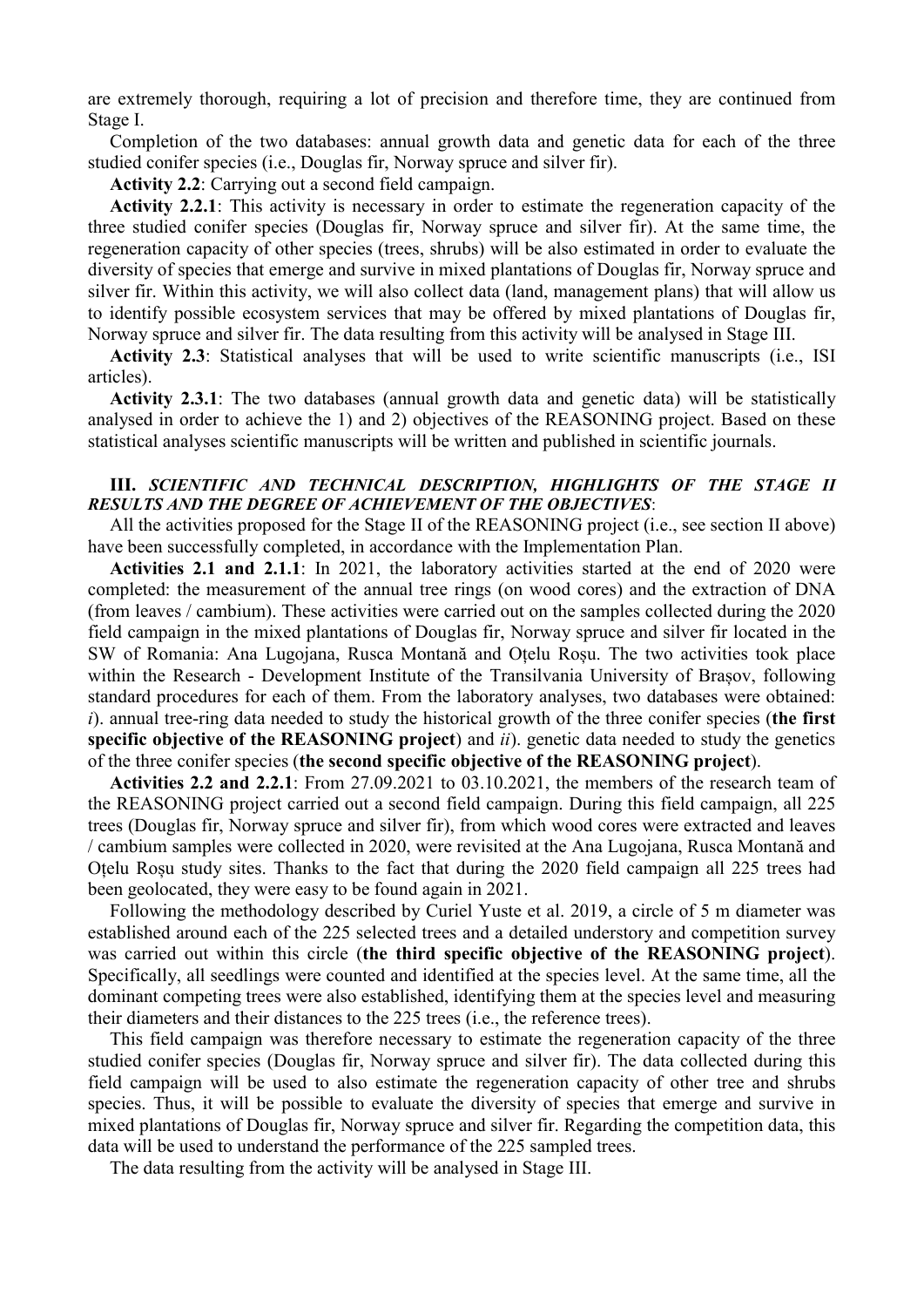Activities 2.3 and 2.3.1: In 2021, the statistical processing of the two databases started: annual growth data (i.e., dendrochronological data) and genetic data. Specifically, after all the extracted wood cores were processed and measured, the resulting dendrochronological database was cleaned. Following this data cleaning process, out of the 225 trees from which wood cores were extracted, we were left with a total of 215 trees (Table 1), which means a very high crossdating rate (95%). The correlation with the master series, an indicator of the quality of the dendrochronological data, was always over 0.5 (i.e., according to the standards) (Table 1).

| <b>Species</b>                           | silver fir      |                  |               | Douglas fir     |                  |               | Norway spruce   |                  |               |
|------------------------------------------|-----------------|------------------|---------------|-----------------|------------------|---------------|-----------------|------------------|---------------|
| Study sites                              | Ana<br>Lugojana | Rusca<br>Montană | Otelu<br>Roșu | Ana<br>Lugojana | Rusca<br>Montană | Otelu<br>Roșu | Ana<br>Lugojana | Rusca<br>Montană | Otelu<br>Roșu |
| No. of<br>crossdated<br>trees            | 23              | 24               | 24            | 25              | 25               | 24            | 24              | 24               | 22            |
| Correlation<br>with the<br>master series | 0.549           | 0.557            | 0.499         | 0.680           | 0.644            | 0.629         | 0.598           | 0.586            | 0.505         |
| Age (years)                              | 46              | 42               | 45            | 39              | 45               | 48            | 40              | 39               | 46            |

Table 1. Main characteristics of the 225 selected trees from Ana Lugojana, Rusca Montană and Oțelu Roșu

Preliminary results show that the average age of the Douglas fir, Norway spruce and silver fir trees from the mixed plantations Ana Lugojana, Rusca Montană and Oțelu Roșu is around 43 years (Table 1). Regarding their annual growth rates (i.e., RW), a slight negative trend was found (Fig. 1).

Fig. 1. Annual growth rates of the three studied conifer species (Douglas fir, DU; Norway spruce, MO; and silver fir, BR) from Ana Lugojana, Rusca Montană and Oțelu Roșu

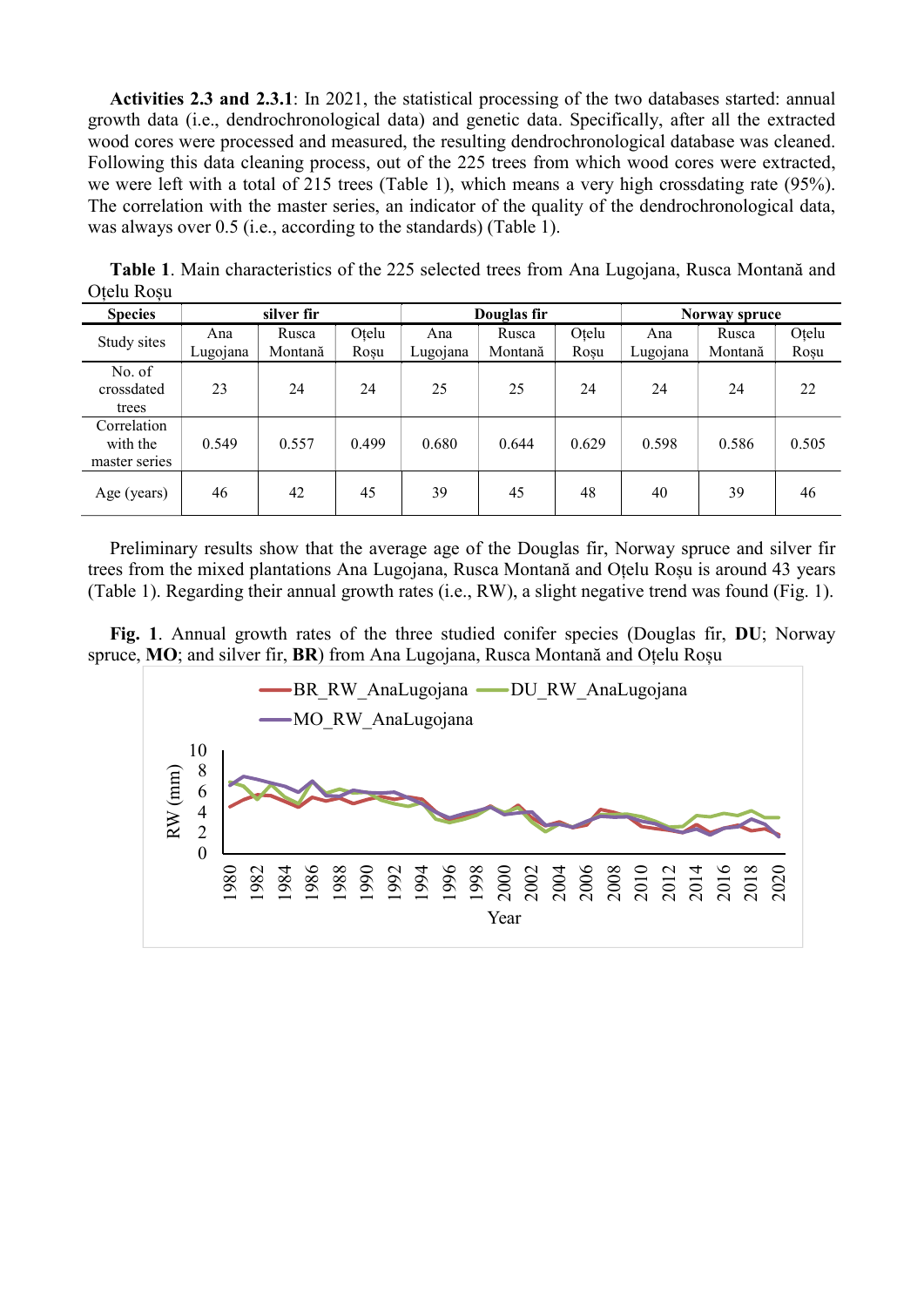

These statistical analyses and preliminary results were used in the oral presentation Petrea Ş., Petritan IC, Hereş A.-M., 2021, "Mixed silver fir, Douglas fir and Norway spruce plantations in the SW of Romania - growth and components of tree resilience to severe droughts ". 5th Edition of the International Conference "Integrated Management of Environmental Resources"; Suceava, Romania. Further on, an ISI article will be prepared and published in an international journal.

Regarding the genetic database, it was compiled following the DNA extraction from the leaves / cambium and quality and concentration controls of the extracted DNA. In 2021, it was necessary to purchase laboratory materials to finish and therefore complete the genetic analysis. Subsequently, the obtained genetic data were analysed. These data will be used for the article: Ciocîrlan E., Șofletea N., Petritan IC, Petrea Ș., Curtu AL, Hereș A.-M., in prep., Assessing genetic diversity and structure of Douglas-fir [Pseudotsuga menziesii ( Mirb.) Franco] plantations in Romania.

#### IV. THE MANAGEMENT OF THE REASONING PROJECT:

In 2021, it was necessary to purchase laboratory materials to finish and complete the genetic analysis. Thus, the following materials were purchased: i). two pairs of genetic markers (V7-3 set of synthetic oligonucleotides (100 nm scale) and NAD7l1-2 set of synthetic oligonucleotides (100 nm scale) and *ii*). separation gel for Dual Plate GeXP and CEQT 8800 Systems (20 mL), Ceq DNA Separation Capillary Array (33 cm x 75) and Ceq DNA Size Standard Kit (400 bp, 96 sep).

#### V. CONCLUSIONS OF THE STAGE II OF THE REASONING PROJECT:

All activities (2.1, 2.1.1, 2.2, 2.2.1, 2.3 and 2.3.1) proposed for the Stage II of the REASONING project have been successfully completed during 2021, in accordance with the Implementation Plan. The main results of this stage are the two databases (dendrochronological and genetic), as well as the statistical analyses and preliminary results obtained (see Chapter I. RST – RESULTS STAGE  $II$  of this report).